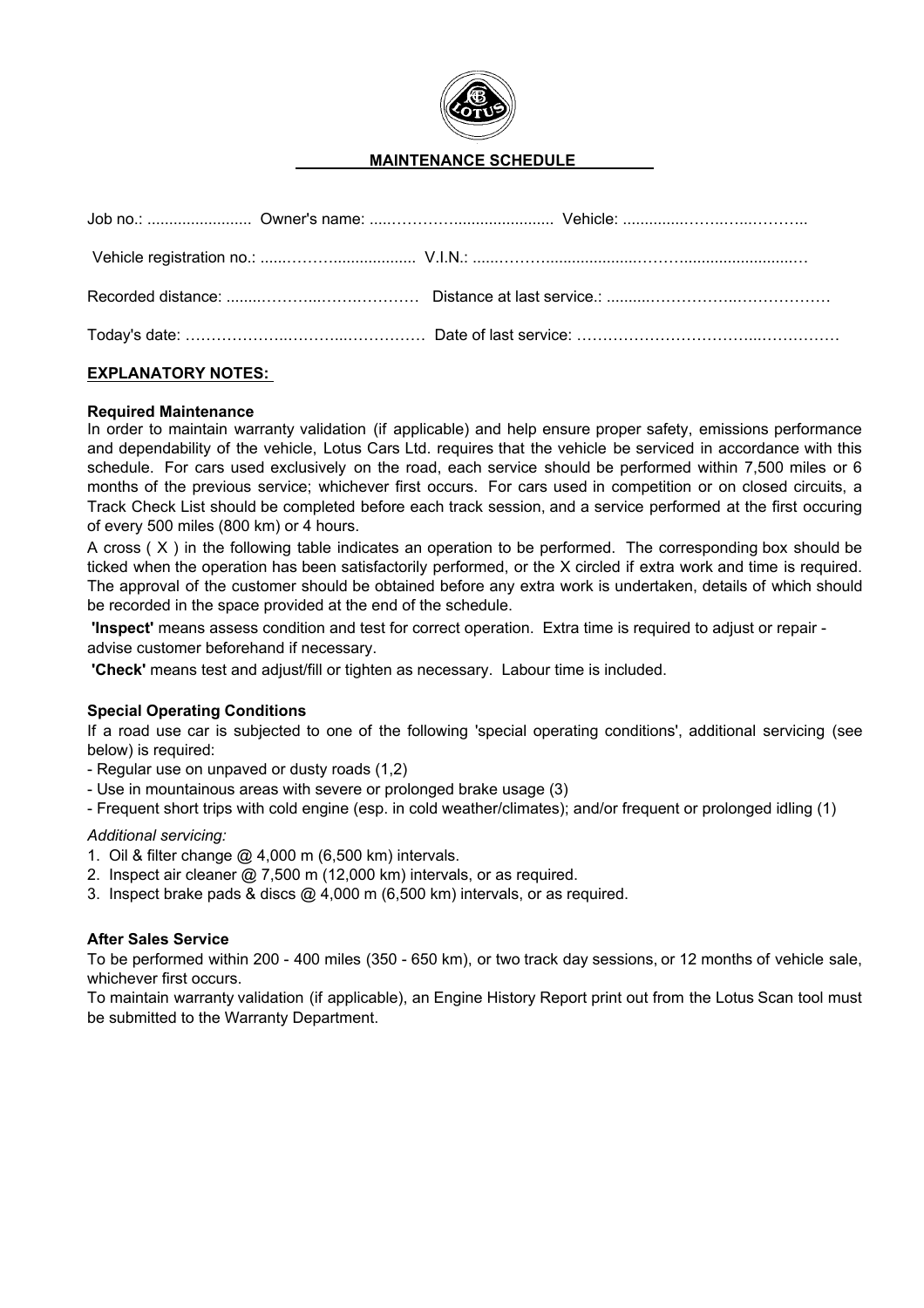|                 |                                                                                                                   | <b>Track Use</b>                            |                                             | <b>Road Use</b>                      |                                                |
|-----------------|-------------------------------------------------------------------------------------------------------------------|---------------------------------------------|---------------------------------------------|--------------------------------------|------------------------------------------------|
| Op.<br>No.      | <b>Operation Description</b>                                                                                      | <b>Before Every</b><br><b>Track Session</b> | Every 500m<br>(800km) or 4<br>hrs (soonest) | <b>After Sales</b><br><b>Service</b> | 7500m<br>(12000km) or 6<br>months<br>(soonest) |
| -1              | Fit protective covers to seats, footwells, steering wheel and rear body                                           | $\boldsymbol{\mathsf{X}}$                   | X                                           | $\overline{X}$                       | $\sf X$                                        |
|                 | <b>Lubrication</b>                                                                                                |                                             |                                             |                                      |                                                |
| 2               | Accusump system - inspect operation                                                                               | X                                           | X                                           | X                                    | X                                              |
| 3               | Engine oil - check level                                                                                          | $\overline{\mathsf{x}}$                     |                                             |                                      |                                                |
| 4               | Renew engine oil and filter plus Accusump in-line filter                                                          |                                             | X                                           | $\times$                             | $\sf X$                                        |
| 5               | Transmission oil - check level                                                                                    | $\overline{\mathsf{x}}$                     |                                             |                                      | 22,500m (36,000km)                             |
| 6               | Transmission oil - renew                                                                                          |                                             | $\boldsymbol{\mathsf{X}}$                   |                                      | 45,000m (72,000km)/6 years                     |
| $\overline{7}$  | Inspect engine & transmission for oil leaks                                                                       | $\overline{\mathsf{x}}$                     | $\overline{\mathsf{x}}$                     | $\mathsf{X}$                         | $\times$                                       |
|                 | <b>Powertrain</b>                                                                                                 |                                             |                                             |                                      |                                                |
| 8               | Inspect air cleaner element                                                                                       | X                                           |                                             |                                      |                                                |
| 9               | Renew air cleaner element                                                                                         |                                             | $\overline{\mathsf{x}}$                     |                                      | 30,000m (48,000km)                             |
| 10 <sup>1</sup> | 1,000m (1,600km)<br>Renew spark plugs                                                                             |                                             |                                             |                                      | 30,000m (48,000km)/6 years                     |
| 11              | Inspect auxiliary drive belt condition                                                                            | X                                           | х                                           |                                      | X                                              |
| 12              | Inspect integrity of fuel system                                                                                  | $\overline{\mathsf{x}}$                     | X                                           |                                      | $\overline{X}$                                 |
| 13              | Inspect condition of drive shaft gaiters                                                                          | X                                           | X                                           |                                      | $\overline{\mathsf{x}}$                        |
| 14              | Check engine mounts for security and examine for cracks                                                           | 2000m (3200km)                              |                                             |                                      |                                                |
| 15              | Remove bellows and inspect chargecooler for damage. Renew double<br>sided tape. Ensure security of bellows clamps |                                             | X                                           |                                      | $\times$                                       |
| 16              | Inspect timing chain; renew as necessary                                                                          | 10,000m (16,000km)                          |                                             |                                      |                                                |
| 17              | Exhaust system; check security of all joints                                                                      | X                                           | X                                           |                                      |                                                |
| 18              | Gear cables; inspect condition & adjust/renew as necessary                                                        | $\overline{\mathsf{x}}$                     | $\overline{\mathsf{x}}$                     |                                      |                                                |
| 19              | Plate type LSD (if fitted); remove unit and service                                                               | 15,000m (25,000km)                          |                                             |                                      |                                                |
| 20              | Connect 'Lotus Scan'; inspect codes & ECU program level                                                           | X                                           | X                                           | $\pmb{\times}$                       | X                                              |
| 21              | Print Engine History & Performance reports; return to Lotus.                                                      |                                             |                                             | $\overline{\mathsf{x}}$              |                                                |
|                 | <b>Cooling System</b>                                                                                             |                                             |                                             |                                      |                                                |
| 22              | Check coolant level                                                                                               | X                                           | X                                           | $\boldsymbol{\mathsf{X}}$            | X                                              |
|                 | Pressure test cooling system & inspect water, oil & chargecooler                                                  |                                             |                                             |                                      |                                                |
| 23              | radiators, hoses & pipework for damage or leaks. Clean all radiator                                               |                                             | X                                           |                                      | X                                              |
|                 | finning                                                                                                           |                                             |                                             |                                      |                                                |
| 24              | Renew coolant                                                                                                     | 1,000m (1,600km)                            |                                             |                                      | 4 years                                        |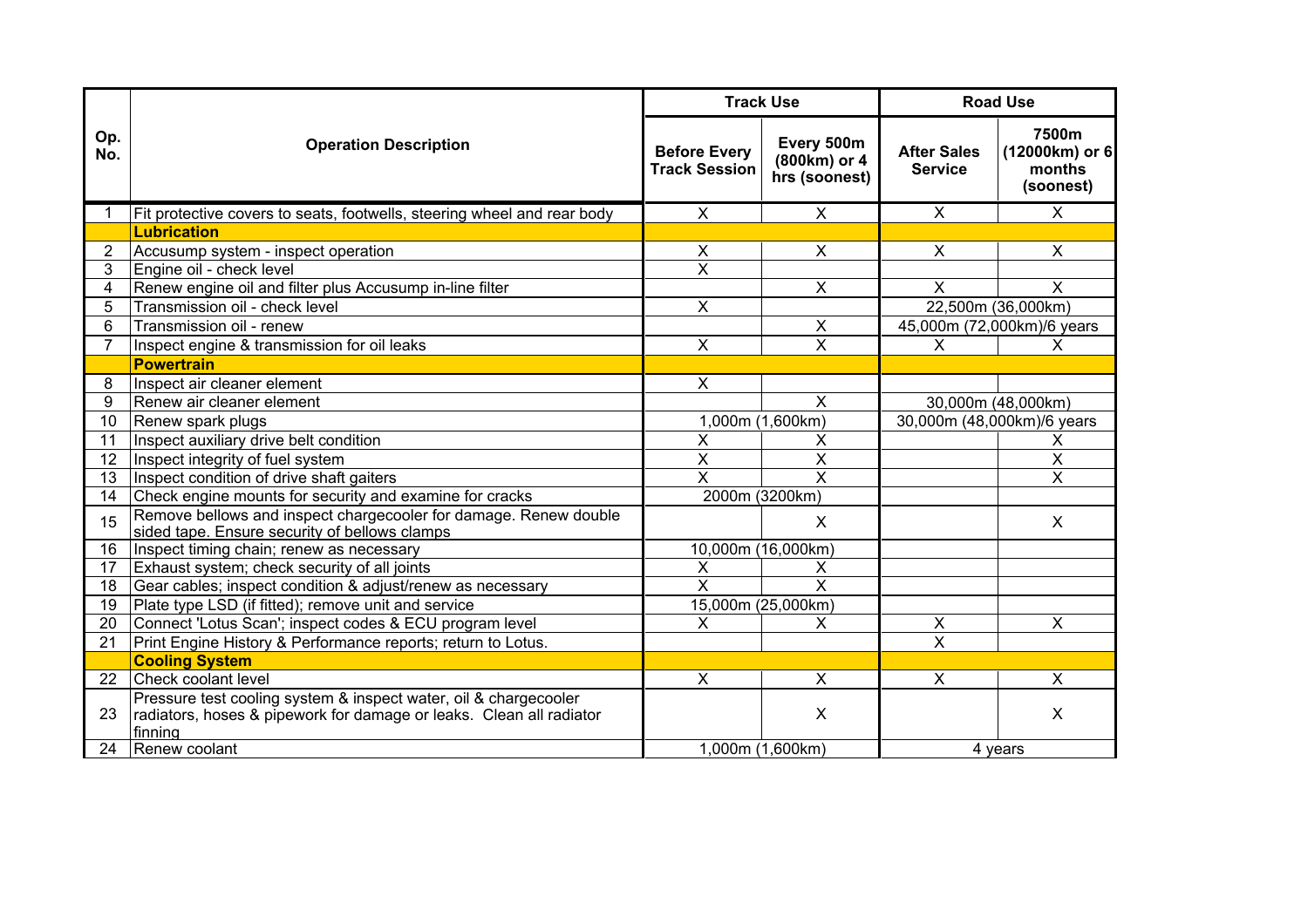|    | <b>Braking System</b>                                                                                                          |                           |                         |                         |                           |  |
|----|--------------------------------------------------------------------------------------------------------------------------------|---------------------------|-------------------------|-------------------------|---------------------------|--|
| 25 | Inspect parking brake adjustment                                                                                               | Χ                         | X                       | $\times$                | X                         |  |
| 26 | Inspect brake pad thickness. Renew at 4mm*.                                                                                    | $\overline{X^*}$          | $\overline{X^*}$        | $\overline{\mathsf{x}}$ | $\overline{\mathsf{x}}$   |  |
| 27 | Inspect brake disc condition                                                                                                   | $\overline{\mathsf{x}}$   | $\overline{\mathsf{x}}$ | $\overline{\mathsf{x}}$ | $\overline{\mathsf{x}}$   |  |
| 28 | Inspect brake hoses, pipes & hydraulic units                                                                                   | $\overline{\mathsf{x}}$   | $\overline{\mathsf{x}}$ |                         | $\overline{\mathsf{x}}$   |  |
| 29 | Check brake fluid level                                                                                                        | $\overline{\mathsf{x}}$   | X                       | $\pmb{\times}$          |                           |  |
| 30 | Renew brake/clutch fluid                                                                                                       |                           | 1,000m (1,600km)        |                         | 1 year                    |  |
|    | <b>Steering &amp; Suspension</b>                                                                                               |                           |                         |                         |                           |  |
| 31 | Check security and condition of front & rear suspension inc. free<br>articulation of rear toe link ball joints                 | $\mathsf{X}$              | $\mathsf{X}$            |                         | $\sf X$                   |  |
| 32 | Check torque of rear toe link inboard fixing (60 Nm)                                                                           |                           | $\mathsf{X}$            | $\pmb{\times}$          |                           |  |
| 33 | Inspect suspension geometry                                                                                                    |                           | $\overline{\mathsf{x}}$ |                         |                           |  |
| 34 | Check hub nut torque (220 Nm) & renew split pin                                                                                | $\boldsymbol{\mathsf{X}}$ | X                       |                         |                           |  |
| 35 | Inspect dampers for leaks & performance, adjuster settings & security of<br>reservoirs. Lubricate adjusters & spring platforms |                           | $\mathsf{X}$            |                         | X                         |  |
| 36 | Inspect front and rear wheel bearings for play                                                                                 | X                         | X                       |                         | X                         |  |
| 37 | Lubricate anti-roll bar chassis mountings                                                                                      |                           | $\overline{\mathsf{x}}$ |                         | 3,000m (5,000km)          |  |
| 38 | Inspect all steering joints and gaiters                                                                                        | $\overline{X}$            | $\overline{\mathsf{x}}$ |                         | X                         |  |
| 39 | Inspect free play at steering wheel                                                                                            |                           | $\overline{\mathsf{x}}$ |                         | $\overline{\mathsf{x}}$   |  |
|    | <b>Wheels &amp; Tyres</b>                                                                                                      |                           |                         |                         |                           |  |
| 40 | Inspect tyre condition & set pressures                                                                                         | X                         | X                       | $\pmb{\times}$          | X                         |  |
| 41 | Inspect wheels for damage                                                                                                      | $\overline{\mathsf{x}}$   | $\overline{\mathsf{x}}$ |                         | $\overline{\mathsf{x}}$   |  |
|    | <b>Safety</b>                                                                                                                  |                           |                         |                         |                           |  |
| 42 | Fire extinguisher; inspect charge condition & service annually                                                                 | X                         | $\overline{X}$          |                         | $\overline{\mathsf{x}}$   |  |
| 43 | Electric fire extinguisher (if fitted); arm prior to each track session                                                        | $\pmb{\times}$            |                         |                         |                           |  |
| 44 | Check wheel bolt torque (105 Nm)                                                                                               | $\pmb{\times}$            | $\mathsf{X}$            |                         |                           |  |
| 45 | Check seat security & seat belt harnesses; check stitching; replace after<br>any accident                                      |                           | $\mathsf{X}$            |                         |                           |  |
| 46 | Check expiry dates of all 'lifed' components e.g. belt harnesses                                                               |                           | $\pmb{\times}$          |                         |                           |  |
| 47 | Check that any roll cage padding is secure & in good condition                                                                 | $\mathsf{X}$              | $\overline{\mathsf{x}}$ | $\overline{\mathsf{x}}$ | $\boldsymbol{\mathsf{X}}$ |  |
|    | <b>Electrical</b>                                                                                                              |                           |                         |                         |                           |  |
| 48 | Check battery & terminals for security & condition                                                                             | $\mathsf{X}$              | $\mathsf{X}$            | $\pmb{\times}$          | $\times$                  |  |
| 49 | Inspect operation of all lights (if fitted)                                                                                    | $\overline{\mathsf{x}}$   | $\overline{\mathsf{x}}$ | $\overline{\mathsf{x}}$ | $\overline{\mathsf{x}}$   |  |
| 50 | Inspect operation of temperature sensors                                                                                       | $\overline{\mathsf{x}}$   | $\overline{\mathsf{x}}$ |                         |                           |  |
| 51 | Inspect electrical systems                                                                                                     | $\overline{\mathsf{x}}$   | $\overline{\mathsf{x}}$ |                         |                           |  |
|    | <b>Body</b>                                                                                                                    |                           |                         |                         |                           |  |
| 52 | Inspect latch adjustment & security of access panels                                                                           | $\pmb{\times}$            | $\pmb{\times}$          | $\pmb{\times}$          | Χ                         |  |
| 53 | Clean & dry footwell floors                                                                                                    | $\overline{\mathsf{x}}$   | $\overline{\mathsf{x}}$ | $\overline{\mathsf{x}}$ | X                         |  |